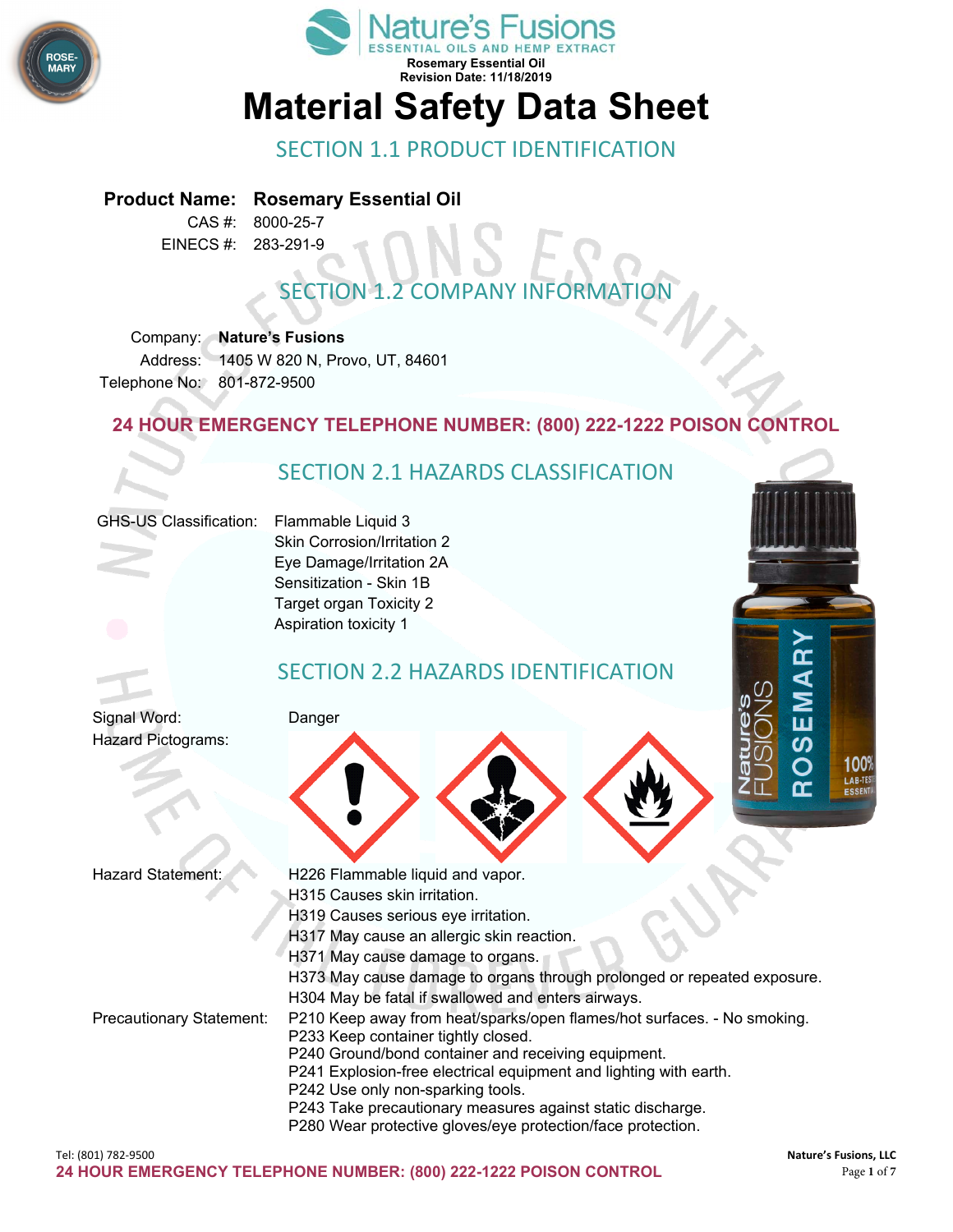



**Revision Date: 11/18/2019** P303+P361+P353 IF ON SKIN (or hair): Remove/Take off immediately all contaminated clothing. Rinse skin with water/shower. P370+P378 In case of fire: Use media other than water to extinguish. P403+P235 Store in a well-ventilated place. Keep cool. P264 Wash face, hands, and any exposed skin thoroughly after handling. P305+P351+P338 IF IN EYES: Rinse cautiously with water for several minutes. Remove contact lenses, if present and easy to do. Continue rinsing. P337+P313 If eye irritation persists: Get medical advice/attention. P261 Avoid breathing dust/fume/gas/mist/vapors/spray. P272 Contaminated work clothing should not be allowed out of the workplace. P333+P313 If skin irritation or rash occurs: Get medical advice/attention. P363 Wash contaminated clothing before reuse. P260 Do not breathe dust/fume/gas/mist/vapors/spray. P270 Do not eat, drink or smoke when using this product. P309+P311 IF exposed or if you feel unwell: Call a POISON CENTER or doctor/physician. P301+P310+P331 IF SWALLOWED: Immediately call a POISON CENTER or doctor/physician. Do NOT induce vomiting. P405 Store locked up. P501 Dispose of contents/container in accordance with local/regional/national/international regulations.

#### SECTION 2.3 OTHER HAZARDS INDENTIFICATION

Other Hazards: No additional information available.

#### SECTION 3. COMPOSITION

| <b>Product Name</b> | CAS#      | EC#       | <b>Concentration</b> |
|---------------------|-----------|-----------|----------------------|
| Rosemary (Cineole)  | 8000-25-7 | 283-291-9 | 100%                 |

#### SECTION 4.1 NECESSARY FIRST AID MEASURES

|               | Eye Contact: IF IN EYES: Rinse cautiously with water for several minutes. Remove contact lenses, if present<br>and easy to do. Continue rinsing. If eye irritation persists: Get medical advice/attention.         |
|---------------|--------------------------------------------------------------------------------------------------------------------------------------------------------------------------------------------------------------------|
|               | Inhalation: Remove to fresh air. If breathing is difficult, give oxygen. Move to fresh air in case of                                                                                                              |
|               | accidental inhalation of vapors. If not breathing, give artificial respiration.                                                                                                                                    |
| Ingestion:    | IF SWALLOWED: Immediately call a POISON CENTER or doctor/physician. Do NOT                                                                                                                                         |
|               | induce vomiting.                                                                                                                                                                                                   |
| Skin Contact: | IF ON SKIN (or hair): Remove/Take off immediately all contaminated clothing. Rinse skin<br>with water/shower. Wash contaminated clothing before reuse. If skin irritation occurs: Get<br>medical advice/attention. |
|               |                                                                                                                                                                                                                    |

# T ESECTION 4.2

| Eye Contact: No additional information available.  |
|----------------------------------------------------|
| Inhalation: No additional information available.   |
| Ingestion: No additional information available.    |
| Skin Contact: No additional information available. |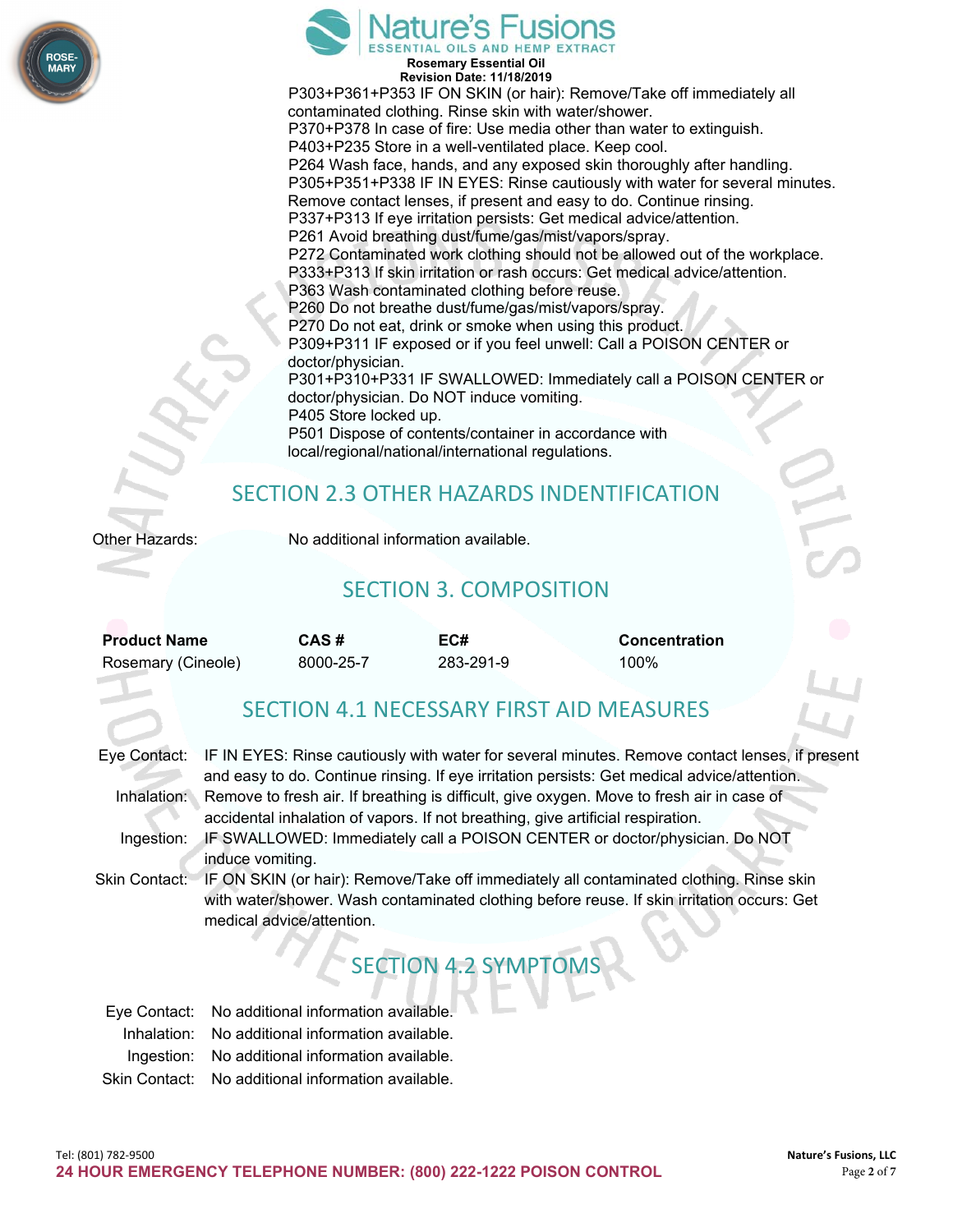



Medical Attention/Special Treatment: Treat symptomatically.

#### SECTION 5.1 EXTINGUISHING

Suitable Extinguishing media: Carbon dioxide. Dry chemical. Foam. Unsuitable Extinguishing media: Water.

#### **SECTION 5.2 SPECIAL HAZARD**

Special Hazards Arising from Chemical: FLAMMABLE. Will be easily ignited by heat, sparks or flames. Keep product and empty container away from heat and sources of ignition.

#### SECTION 5.3 FIRE FIGHTING MEASURES

|                                 | Firefighter Instructions: As in any fire, wear self-contained breathing apparatus pressure- |
|---------------------------------|---------------------------------------------------------------------------------------------|
|                                 | demand, MSHA/NIOSH (approved or equivalent) and full                                        |
|                                 | protective gear.                                                                            |
| Protection during firefighting: | Self-contained breathing apparatus and protective clothing should                           |
|                                 | be worn when fighting fires involving essential oils or chemicals.                          |
|                                 | Cool containers exposed to flame with water or fog.                                         |
|                                 |                                                                                             |

#### SECTION 6.1 ACCIDENTAL RELEASE MEASURES

|                                       | Personal Precautions: Avoid contact with eyes and skin. ELIMINATE all ignition sources (no |  |
|---------------------------------------|--------------------------------------------------------------------------------------------|--|
|                                       | smoking, flares,                                                                           |  |
|                                       | sparks or flames in immediate area). Heat, flames and sparks.                              |  |
| Protective equipment: See section 5.3 |                                                                                            |  |
|                                       | Environmental Precautions: See Section 12 for additional Ecological Information.           |  |

#### SECTION 6.2 ACCIDENTAL RELEASE CLEANING MEASURES

| Methods and Material for Cleaning Up: Cover liquid spill with sand, earth or other non-combustible absorbent |
|--------------------------------------------------------------------------------------------------------------|
| material. Sweep up                                                                                           |
| and shovel into suitable containers for disposal.                                                            |

## TION 7.1 PRECAUTIONS FOR HANDLING

Precautions for handling: Avoid contact with skin and eyes. Do not eat, drink or smoke when using this product. Keep away from heat, sparks, flame and other sources of ignition (i.e., pilot lights, electric motors and static electricity).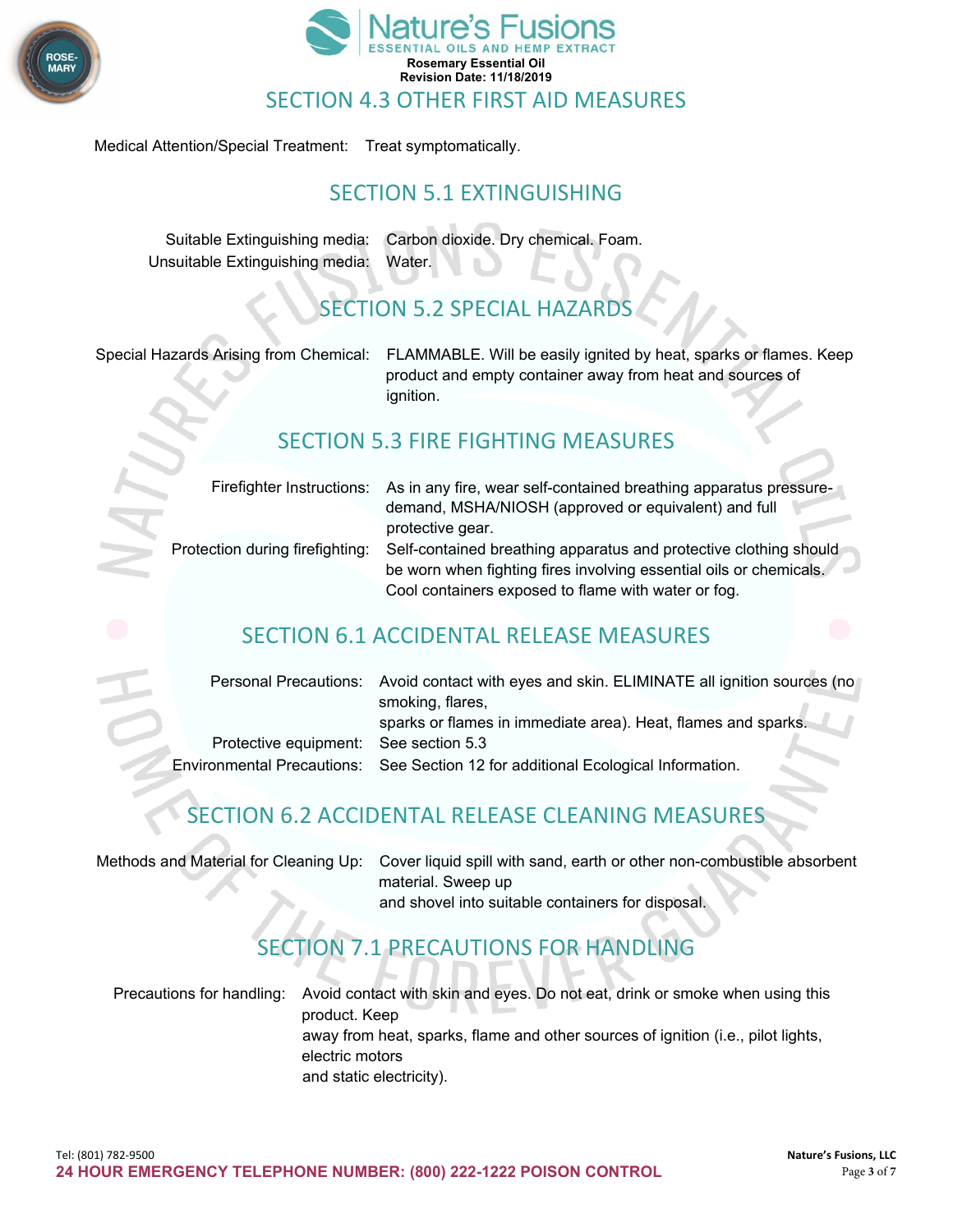

**College**  $\sim$ 



Conditions for safe storage: Store in a well-ventilated place. Keep cool. Keep away from heat, sparks, flame and other sources of ignition (i.e., pilot lights, electric motors and static electricity).

#### SECTION 8.1 EXPOSURE AND ENGINEERING CONTROLS

PEL, ACGIH, TLV exposure limit: No additional information available. Appropriate engineering controls: Showers. Eyewash stations. Ventilation systems.

#### SECTION 8.2 PERSONAL PROTECTION/EQUIPMENT

| Protective gloves. The glove material has to be impermeable and resistant |
|---------------------------------------------------------------------------|
|                                                                           |
| If exposure limits are exceeded or irritation is experienced, NIOSH/MSHA  |
|                                                                           |
|                                                                           |
|                                                                           |
|                                                                           |
|                                                                           |
|                                                                           |

#### SECTION 8.3 ADDITIONAL INFORMATION

Other: Wash contaminated clothing before reuse.

#### SECTION 9.1 PHYSICAL PROPERTIES

|                         | Appearance: Thin, clear, colorless to pale yellow liquid.                    |
|-------------------------|------------------------------------------------------------------------------|
|                         | Odor: Top note with a strong aroma, Rosemary has a fresh, strong, woody, and |
|                         | herbal scent.                                                                |
|                         | Odor Threshold: No data available.                                           |
| Physical State: Liquid. |                                                                              |

#### SECTION 9.2 CHEMICAL PROPERTIES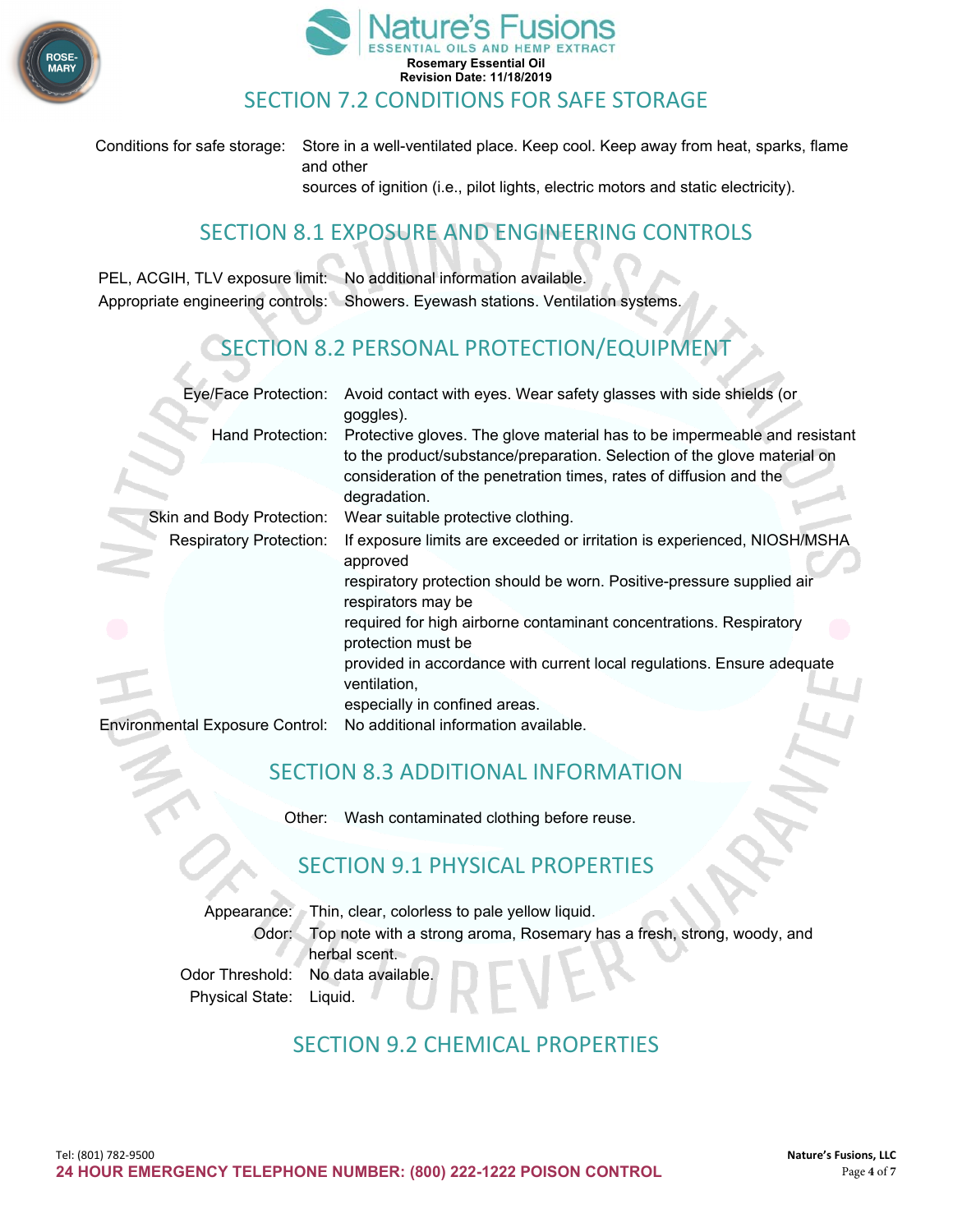



**Rosemary Essential Oil Revision Date: 11/18/2019**

pH: No data available. Melting Point/Freezing Point: No data available. Boiling Point: No data available. Flash Point: 46° C Evaporation Rate: No data available. Flammability (solid, gas): No data available. Explosive limits: Product is not explosive. However, formation of explosive air/vapor mixtures are possible. Vapor Pressure: 1.0 Vapor Density: No data available. Specific Gravity: 0.892 – 0.910 @ 20° C (68° F) Solubility: Insoluble in water. Partition coefficient: No data available. (n-octanol/water) Autoignition Temp: No data available. Decomposition Temp: No data available. Viscosity: No data available.

#### SECTION 10. STABILITY AND REACTIVITY

Chemical Stability: Fire Hazard. Hazardous Combustion

Reactivity: No additional information available. Hazardous Reactions: None under normal processing. Incompatible Materials: Non known based on information supplied.

None known based on information supplied. or Decomposition Products:

#### SECTION 11.1 ROUTES OF EXPOSURE

Inhalation: Avoid breathing vapors or mists. Skin Contact: Avoid contact with skin. Irritating to skin. May cause an allergic skin reaction. Eye Contact: Avoid contact with eyes. Severely irritating to eyes. Ingestion: May be fatal if swallowed and enters airways.

#### SECTION 11.2 RELATED SYMPTOMS

Inhalation: Refer to section 4.2 Skin Contact: Refer to section 4.2 Eye Contact: Refer to section 4.2 Ingestion: Refer to section 4.2

#### SECTION 11.3 OTHER TOXICOLOGICAL INFORMATION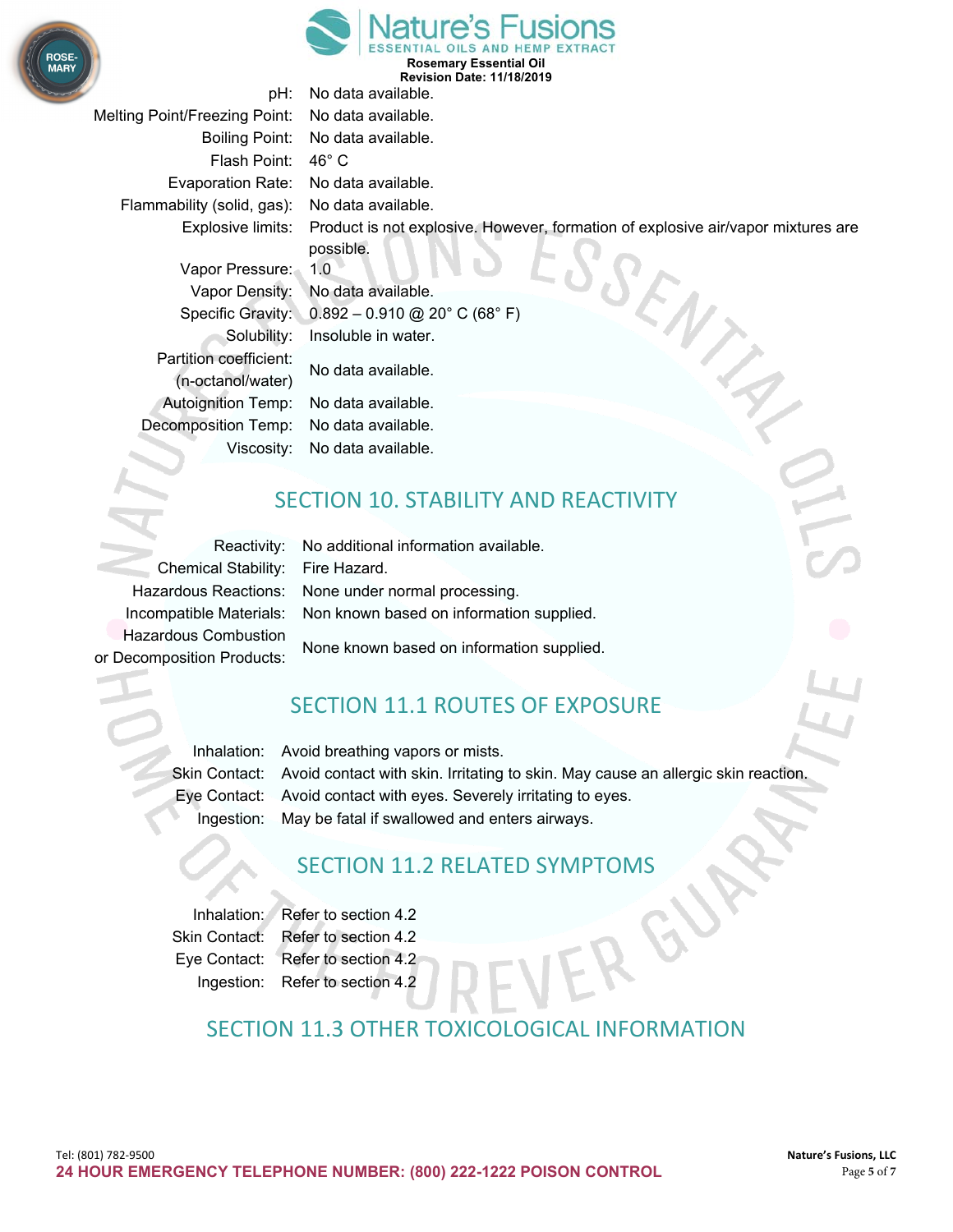

**Revision Date: 11/18/2019**

**ROSE** 

Delayed/Chronic Effects: May cause allergic reactions on skin, may result in difficulty breathing. Toxicity: Acute dermal toxicity: LD50 [Rabbit] - > 10,000 mg/kg Acute oral toxicity: LD50 [Rat] - 5,000 mg/kg Carcinogenic: Not Carcinogenic.

#### SECTION 12.1 ECOLOGICAL INFORMATION

Eco-toxicity: Very toxic to aquatic life with long lasting effects. Persistence and Degradability: No additional information available. Bio-accumulative: No additional information available. Mobility in Soil: No additional information available.

#### SECTION 12.2 OTHER ECOLOGICAL INFORMATION

Other Adverse Effects: No additional information available.

#### SECTION 13. DISPOSAL CONSIDERATION

Waste Disposal Method: Disposal should be in accordance with applicable regional, national and local laws and regulations.

Contaminated Packaging Disposal Method: Do not reuse container. Disposal must be made according to official regulations.

#### SECTION 14. TRANSPORT INFORMATION

DOT Shipping (Land): Regulated. Marine Pollutant: Yes. **IATA Shipping (Air): Regulated** IMDG Shipping (Boat): Regulated. Marine Pollutant: Yes. Proper Shipping Name: Extracts, Aromatic, Liquid UN #: 1169 Hazard Class: 3 Packaging Group: III

#### SECTION 15. REGULATORY INFORMATION

US Federal Regulations: Listed on the United States TSCA (Toxic Substances Control Act) inventory International Regulations: Listed on the Canadian DSL (Domestic Substances List)

### SECTION 16. OTHER INFORMATION